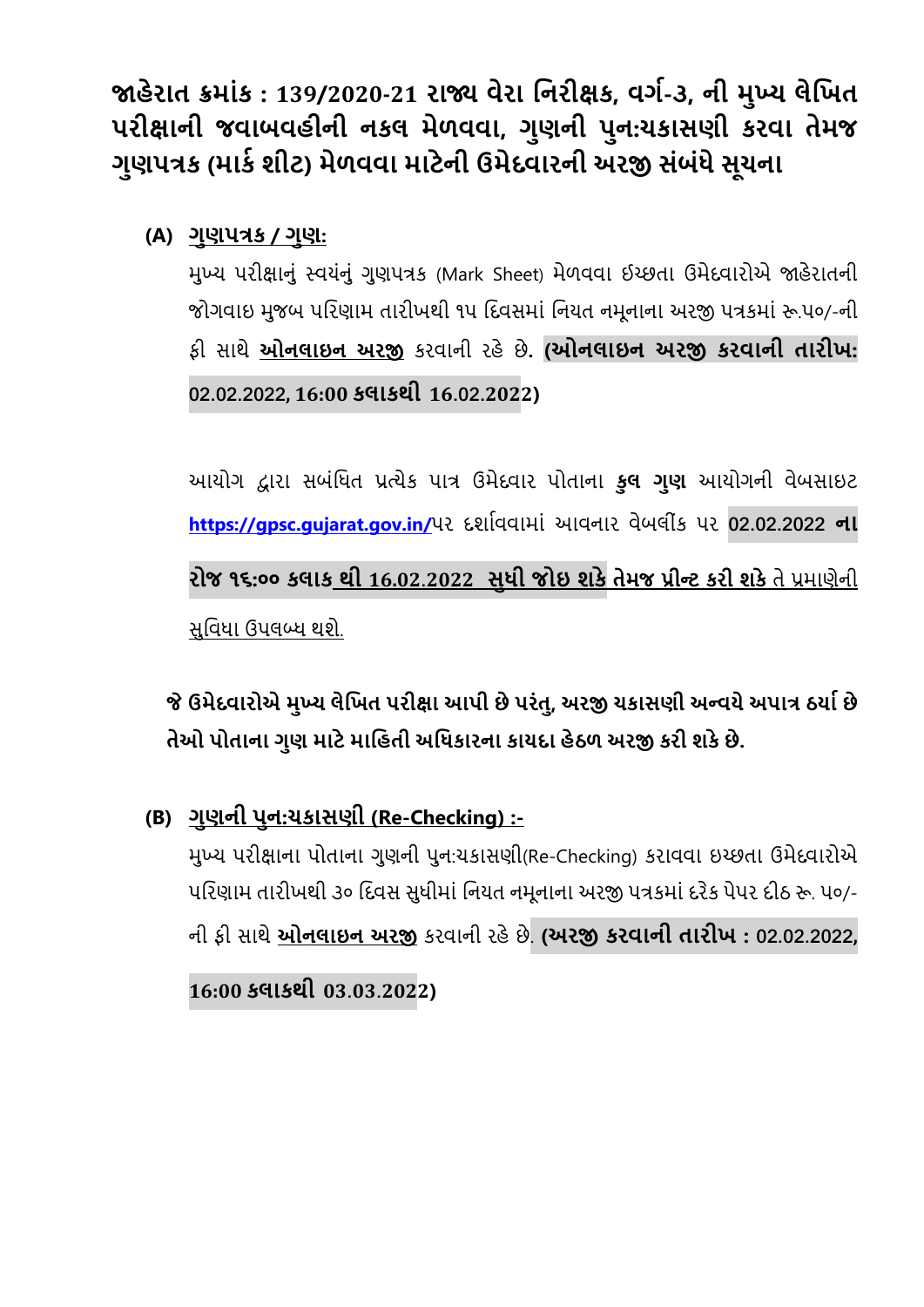## **(C) મુખ્ય લેનિત પરીક્ષાિી જવાબવહીિી િકલ(Copy of Answer Book):-**

મુખ્ય પરીક્ષાની પોતાની જવાબવહીની નકલ મેળવવા ઇચ્છતા ઉમેદવારો ઓનલાઇન અરજી કરી, ઓનલાઇન ટરાન્સેક્ર્ન થી રનયત ફી + રનયત સ્પીડ પોસ્ટ ચાજા ભરીને જવાબવહીની નકલ મેળવી ર્કર્ે.ઉમેદવારે **તા:04/03/2022 થી તા:03/04/2022**

## **દરમ્યાિ ઓિલાઇિ અરજી કરવાિી રહેશે.**

**િોાંધ :-**

- **૧ ઉમેદવાર ે નિયત િમૂિાિુાં અરજી પત્રક આયોર્િી વેબસાઈટ https://[gpsc](https://gpsc-ojas.gujarat.gov.in/index)ojas.[gujarat](https://gpsc-ojas.gujarat.gov.in/index).gov.in/indexપરથી ડાઉિલોડ કરી નપ્રન્ટ કરવાિુઅથવા આયોર્િી કચેરીિા કાઉન્ટર પરથી મળે વી લવે ાિુરહેશે.**
- **૨ ર્ુણપત્રક અિેર્ણુ િી પુિ:ચકાસણી બાબતે ઉમેદવારો પોતાિી અરજી ટપાલથી અથવા ઓિલાઇિ મોકલી શકશે. મુખ્ય લેનિત પરીક્ષાિી જવાબવહીઓ માત્ર ઓિલાઇિ માધ્યમથીફી + સ્પીડ પોસ્ટ ચાજગ ભરીિે Table-1 માાંદશાગવ્યા મજુ બિી પધ્ધનતથી જ મેળવી શકાશે.**
- **૩ ર્ુણપત્રક અિે ર્ુણિી પુિ:ચકાસણી બાબતેપ્રત્યુત્તર ટપાલથી મળશે, જ્યાર ેમુખ્ય લેનિત પરીક્ષાિી જવાબવહીઓ સ્પીડ પોસ્ટથી (રૂ.૫૦/-ચાજગ સાથે) મૂળ અરજી વિતેિોધાં ાયેલ કાયમી સરિામેમળી શકશે. સાંબાંનધત ઉમેદવાર ે ર્ણુ પત્રક કે ર્ુણિી પિુ :ચકાસણી કે મુખ્ય લેનિત પરીક્ષાિી** <u>જવાબવહીઓ માટે અરજી કરવા કે તે મેળવવા માટે આયોગની કચેરીમાં રૂબરૂમાં આવવાનુ</u> **િથી.**

૪ **ઉમેદવારિા સરિામા બાબતે ઉમેદવારિી ઓિલાઈિ એપ્લીકેશિમાાં િોાંધાયેલ કાયમી સરિામુાંધ્યાિેલેવામાાંઆવશે. ઓિલાઇિ અરજી વિતે િોાંધાયેલ સરિામામાાં ફેરફાર હોય, અરજદાર પોતાિા િવા સરિામા ઉપર જવાબવહીિી િકલ, ર્ુણ પત્રક કેપુિ: ચકાસણીિો જવાબ મેળવવા ઈચ્છતા હોય તેવા ઉમેદવાર ેપોતાિી અરજી સાથેિીચેદશાગવેલા દસ્તાવજે ોિુાંનબડાણ કરવાિુાંરહેશે. -જુિા અિેિવા સરિામાિી નવર્ત** -અસલ ઓનલાઈન અરજીની સ્વયં પ્રમાણીત નકલ -પ્રાથમિક પરીક્ષાના પ્રવેશપત્રની સ્વયં પ્રમાણીત નકલ **-ફોટો આઇ.ડી. પ્રુફ િી સ્વયાંપ્રમાણીત િકલ**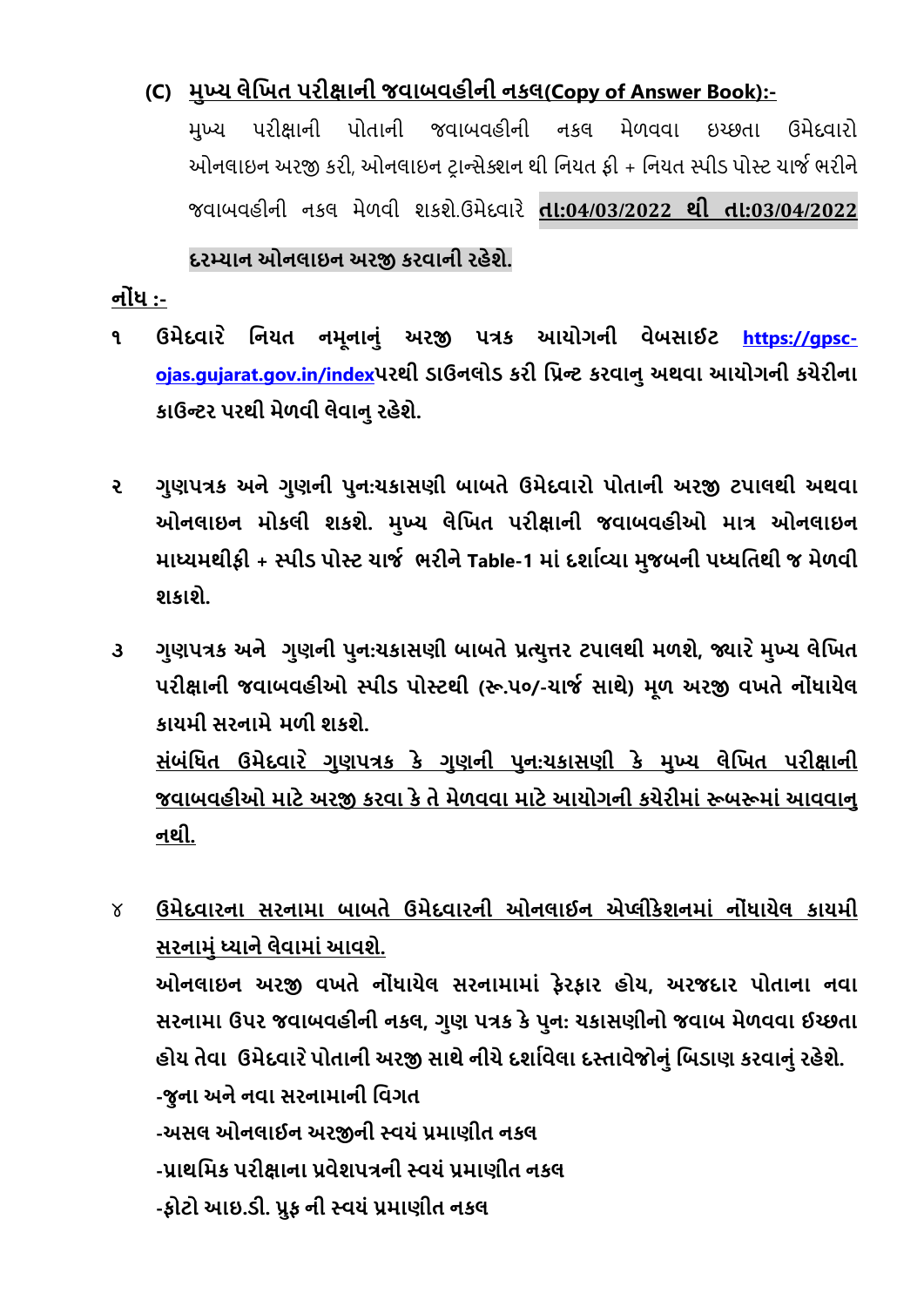૫. **કી ભરવાની પધ્ધતિ** 

| <u> અરજી</u>                         | ફી ભરવાની પધ્ધતિ                                                                                                                                                    |  |
|--------------------------------------|---------------------------------------------------------------------------------------------------------------------------------------------------------------------|--|
| ગુણપત્રક<br>٩                        | (અ) ઓન લાઈન અરજી તથા ઓનલાઇન ફી ભરવાની પધ્ધતિ<br><b>Online Application through</b><br>https://gpsc-ojas@gujarat.gov.in                                               |  |
| ૨. ગુણની પુન:યકાસણી<br>(Re-checking) |                                                                                                                                                                     |  |
| ૩. મુખ્ય લેખિત પરીક્ષાની<br>જવાબવહીઓ | ઓન લાઈન અરજી તથા ઓનલાઇન ફી ભરવાની પધ્ધતિ<br>(U)<br><b>Online Application through</b><br>https://gpsc-ojas@gujarat.gov.in<br>$\ddot{}$<br>સ્પીડ પોસ્ટ યાર્જ રુ. ૫૦/- |  |

**ર્ુણપત્રક અિે ર્ુણિી પુિ:ચકાસણી અરજી માટે ઓિલાઇિ માધ્યમથી ફી ભરવાિી પધ્ધનત તા. 02.02.2022 થી 16:00 કલાકથી કાયાગનન્વત થશે (Fee payment through** 

**online commence from 02.02.2022 16:00 hours)**

**મુખ્ય લેનિત પરીક્ષાિી જવાબવહીઓ મેળવવા માટેિી અરજી માટે ઓિલાઇિ માધ્યમથી ફી ભરવાિી પધ્ધનત તા: 04.03.2022 થી કાયાગનન્વત થશે.**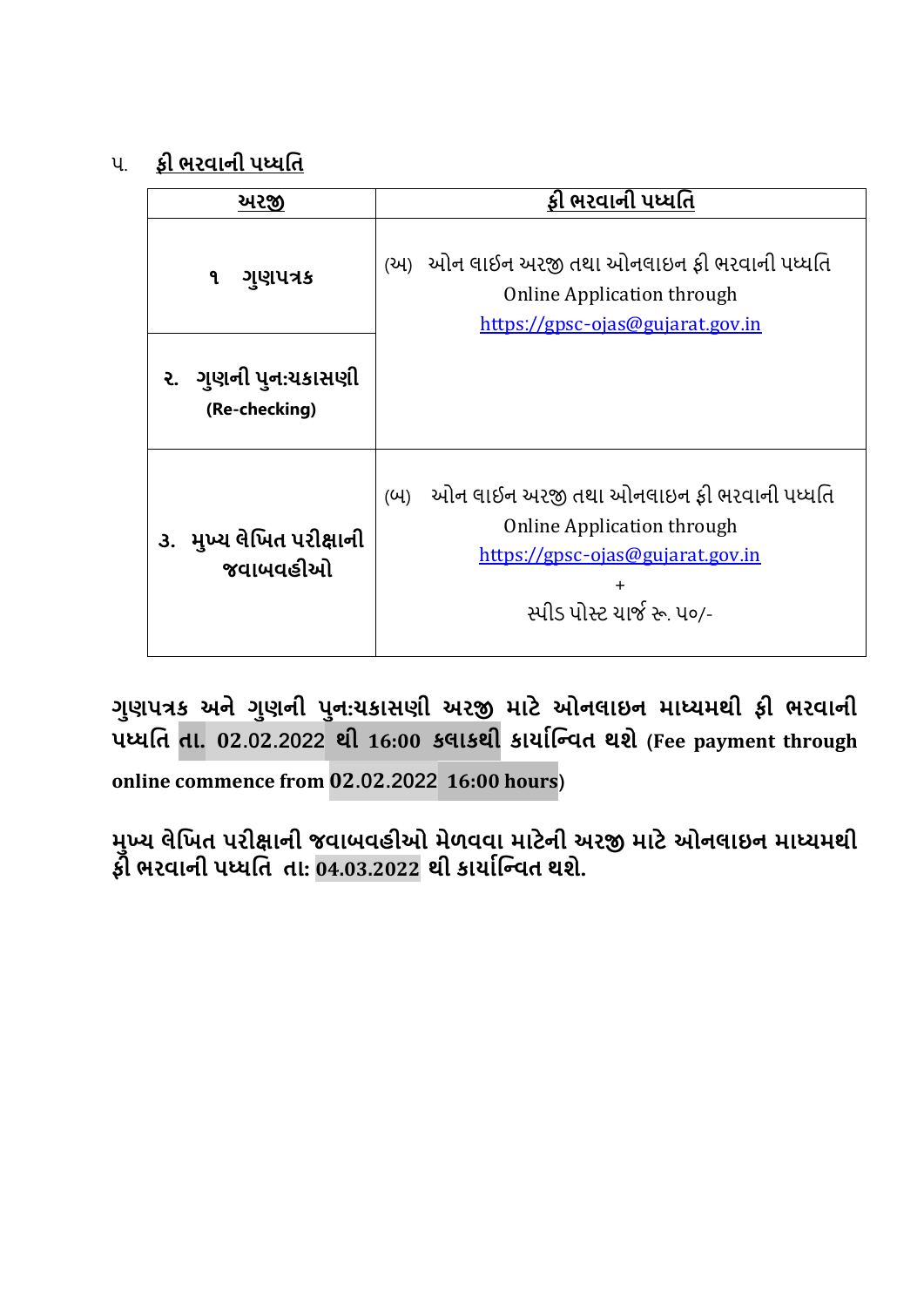|--|

| <b>Application for</b>                                                                                                                                                                            | <b>Howto Make Application</b>                                                                                                         | <b>How to receive</b><br><b>Information</b>               |
|---------------------------------------------------------------------------------------------------------------------------------------------------------------------------------------------------|---------------------------------------------------------------------------------------------------------------------------------------|-----------------------------------------------------------|
| <b>Mark-sheet</b><br>(Online<br>Payable<br>Fees<br><b>Transaction</b> )<br>$Rs.50/-$<br><b>Re-Checking</b><br>(Online<br>Payable<br><b>Fees</b><br><b>Transaction</b> )<br>Rs.50/- for each Paper | Application & Payment Through<br>1.<br>https://gpsc-ojas.gujarat.gov.in<br>Online system                                              | Through<br>Simple Post on<br>registered<br>postal address |
| of Answer<br>Copy<br><b>Book</b><br>Charge Payable<br>Fees $+$<br>(Online Transaction)<br>Rs.100/- for each Paper<br>$\div$<br>Rs.50/- Speed Post Charge                                          | Online application and online Fee<br>2.<br>payment Through<br><u>https://gpsc-ojas.gujarat.gov.in</u><br>Speed Post Charge of Rs.50/- | Through<br>Speed Post on<br>registered<br>postal address  |

#### **Illustration:-**

| <b>ANSWER BOOKS:APPLIED THORUGH ONLINE PAYMENT SYSTEM</b> |                    |             |                                                                |                      |  |  |
|-----------------------------------------------------------|--------------------|-------------|----------------------------------------------------------------|----------------------|--|--|
| <b>Particular</b>                                         | <b>Subjects</b>    | <b>Fees</b> | <b>Speed Post Charge</b>                                       | <b>Total Payment</b> |  |  |
| 1                                                         | 2                  | 3           | 4                                                              | $5(3+4+5)$           |  |  |
| 1-Answer Book                                             | Any one Subject    | $Rs.100/-$  |                                                                | $100+50=150$         |  |  |
| 2-Answer Books                                            | Any two Subjects   | $Rs.200/-$  |                                                                | $200+50=250$         |  |  |
| 3-Answer Books                                            | Any three Subjects | Rs.300/-    | Rs. 50/- (One Time<br>Fixed Charge for any<br>one / all papers | $300+50=350$         |  |  |
| 4-Answer Books                                            | Any Four Subjects  | Rs.400/-    |                                                                | $400+50=450$         |  |  |
|                                                           |                    |             |                                                                |                      |  |  |

*\* Charges +Taxes would be applicable on payment through online transaction as per terms and conditions of the service provider.*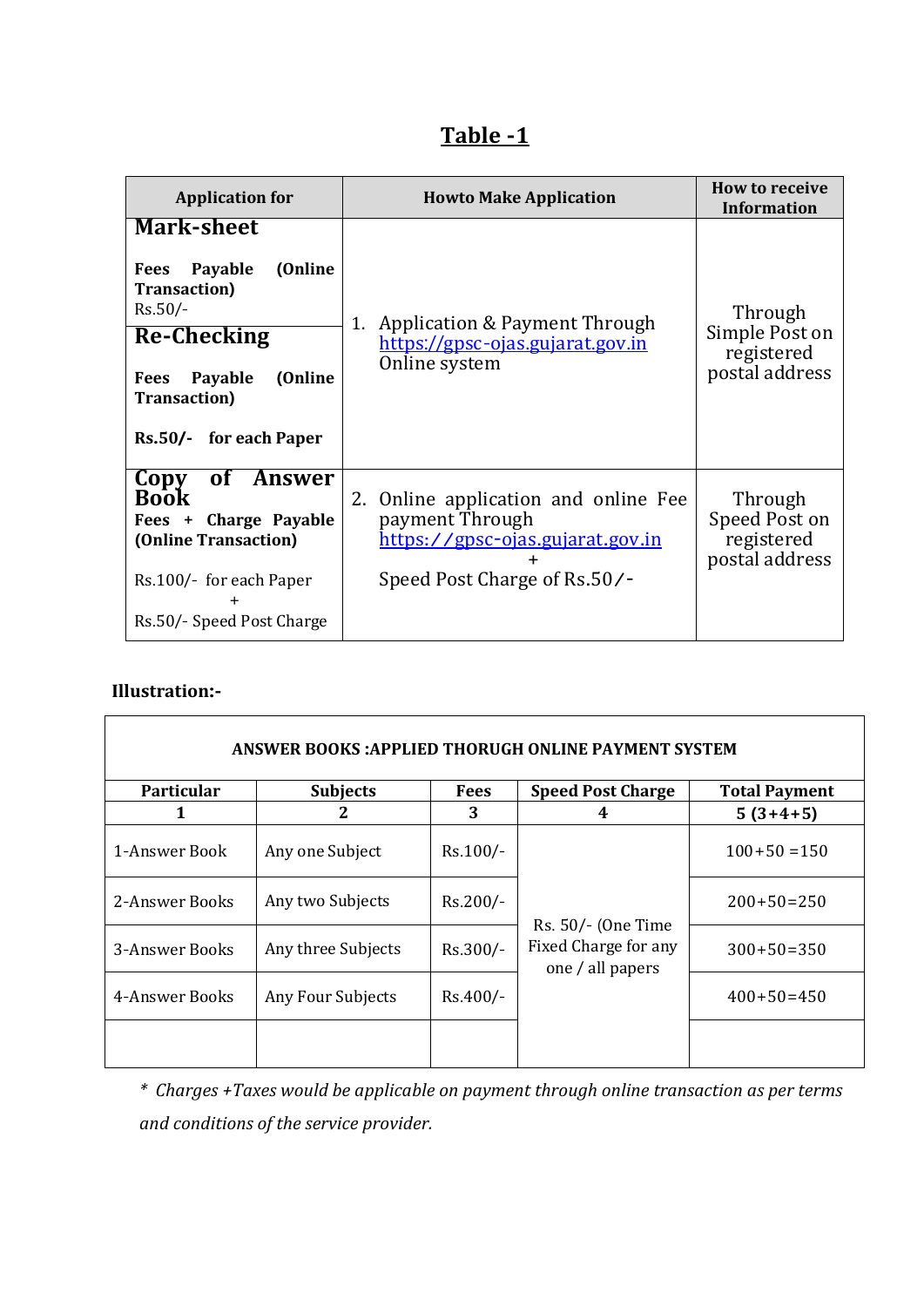# **Mark Sheet Advt. No. 139/2019-20**

### **Application to Receive Mark Sheet of**

Competitive Examination (Main-Descriptive) for the Recruitment to the posts of State Tax Inspector, Class-3 (Advertisement No. 139/2020-21) held on 14, & 21 November, 2021

**Date of Application: - ………………………….**

| Name of the Candidate   | $\bullet$<br>٠ |  |
|-------------------------|----------------|--|
| <b>Confirmation No.</b> | $\bullet$      |  |
| Roll No.                | $\bullet$<br>٠ |  |
| Date of Birth           | $\bullet$<br>٠ |  |

| Paper | <b>Subject</b>   | <b>Payable Fee</b> | <b>Put "YES" Against</b><br>Selection |
|-------|------------------|--------------------|---------------------------------------|
|       | Mark sheet       | $Rs. 50/-$         |                                       |
|       | <b>Total Fee</b> | $Rs. 50/-$         |                                       |

**Mode of Receipt** Through Post on registered postal address

*Note* **:** *Registered postal address is the postal address registered by the candidate at the time of online application or Registration of New Address as per procedure at para 4 of the Instructions***.**

### **Candidate's Signature**

**---------------------------------For Office use only-------------------------------**

| <b>Total Fees Payable</b>            | Rs. 50/- |      |
|--------------------------------------|----------|------|
| <b>Total Fees Received</b>           | Rs. 50/- |      |
| <b>IPO/Transaction ID</b>            |          |      |
| <b>IPO/Transaction Date</b>          |          |      |
| <b>Dispatch Date</b><br>Dispatch No. |          | Stai |

**Stamp and Signature by Cashier**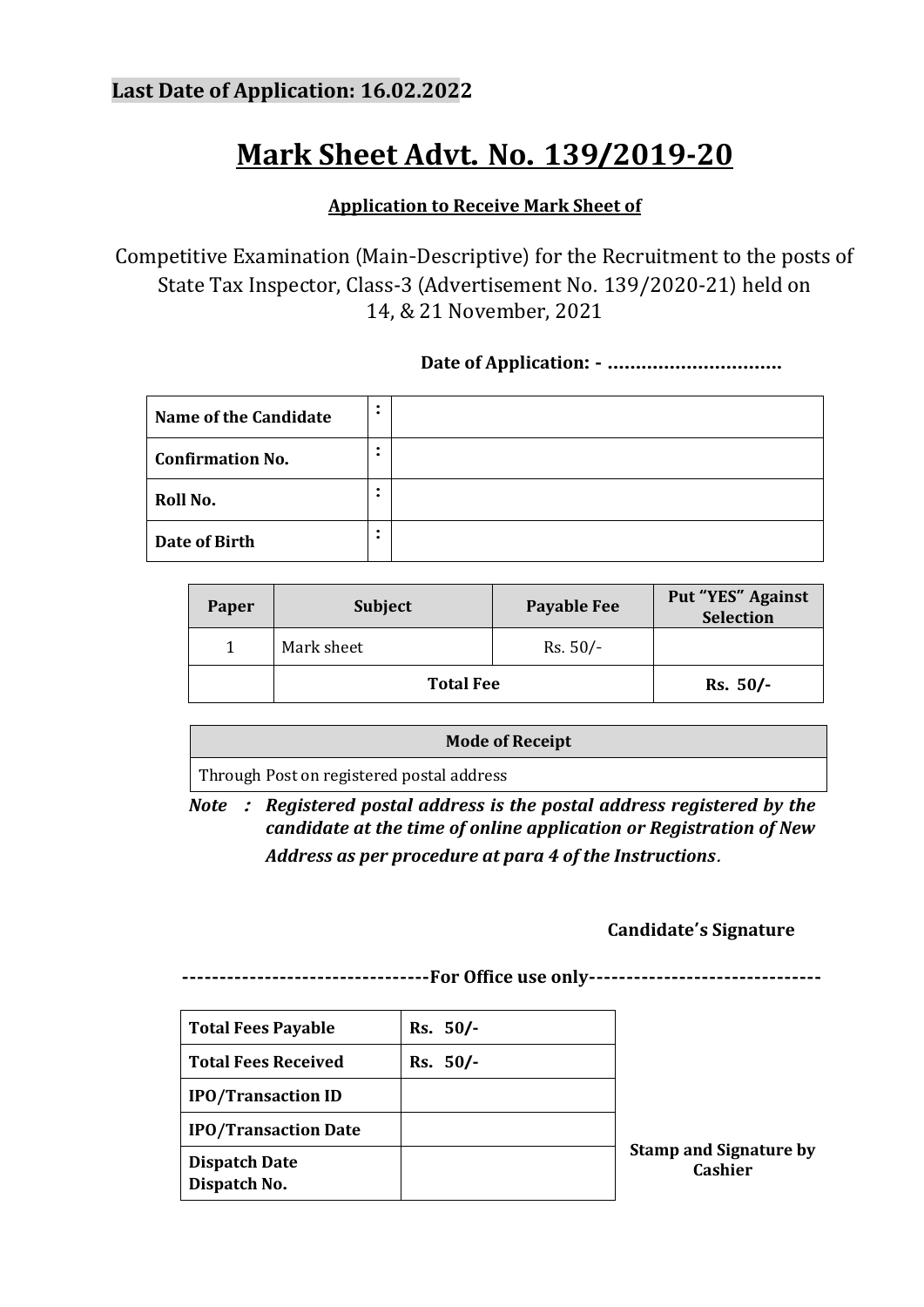## **Last Date of Application: 03.03.2022**

# **Re-Checking Advt. No. 139/2020-21**

**Application for Re-Checking of Marks in Answer Book**

Competitive Examination (Main-Descriptive) for the Recruitment to the posts of State Tax Inspector, Class-3 (Advertisement No. 139/2020-21) held on 14, & 21 November, 2021

| Name of the Candidate   | $\bullet$ |  |  |  |
|-------------------------|-----------|--|--|--|
| <b>Confirmation No.</b> | ٠         |  |  |  |
| Roll No.                | ٠         |  |  |  |
| Date of Birth           | ٠         |  |  |  |

| Paper | <b>Subject</b>             | <b>Payable Fee</b> | Put "YES "Against<br><b>Each Selection</b> |
|-------|----------------------------|--------------------|--------------------------------------------|
|       | Gujarati Language          | $Rs.50/-$          |                                            |
| 2     | English Language           | $Rs.50/-$          |                                            |
| 3     | <b>General Studies - 1</b> | $Rs.50/-$          |                                            |
| 4     | General Studies - 2        | $Rs.50/-$          |                                            |
|       |                            |                    |                                            |
|       | <b>Total Fee</b>           | Rs.                |                                            |

#### **Mode of Receipt**

Through Speed Post on registered postal address

*Note* **:** *Registered postal address is the postal address registered by the candidate at the time of online application or Registration of New Address as per procedure at para 4 of the Instructions***.**

#### **Candidate's Signature**

**---------------------------------For Office use only-------------------------------**

| <b>Total Fees Payable</b>   | Rs. |                               |
|-----------------------------|-----|-------------------------------|
| <b>Total Fees Received</b>  | Rs. |                               |
| <b>IPO/Transaction ID</b>   |     |                               |
| <b>IPO/Transaction Date</b> |     | <b>Stamp and Signature by</b> |
| <b>Dispatch Date</b>        |     | <b>Cashier</b>                |
| Dispatch No.                |     |                               |